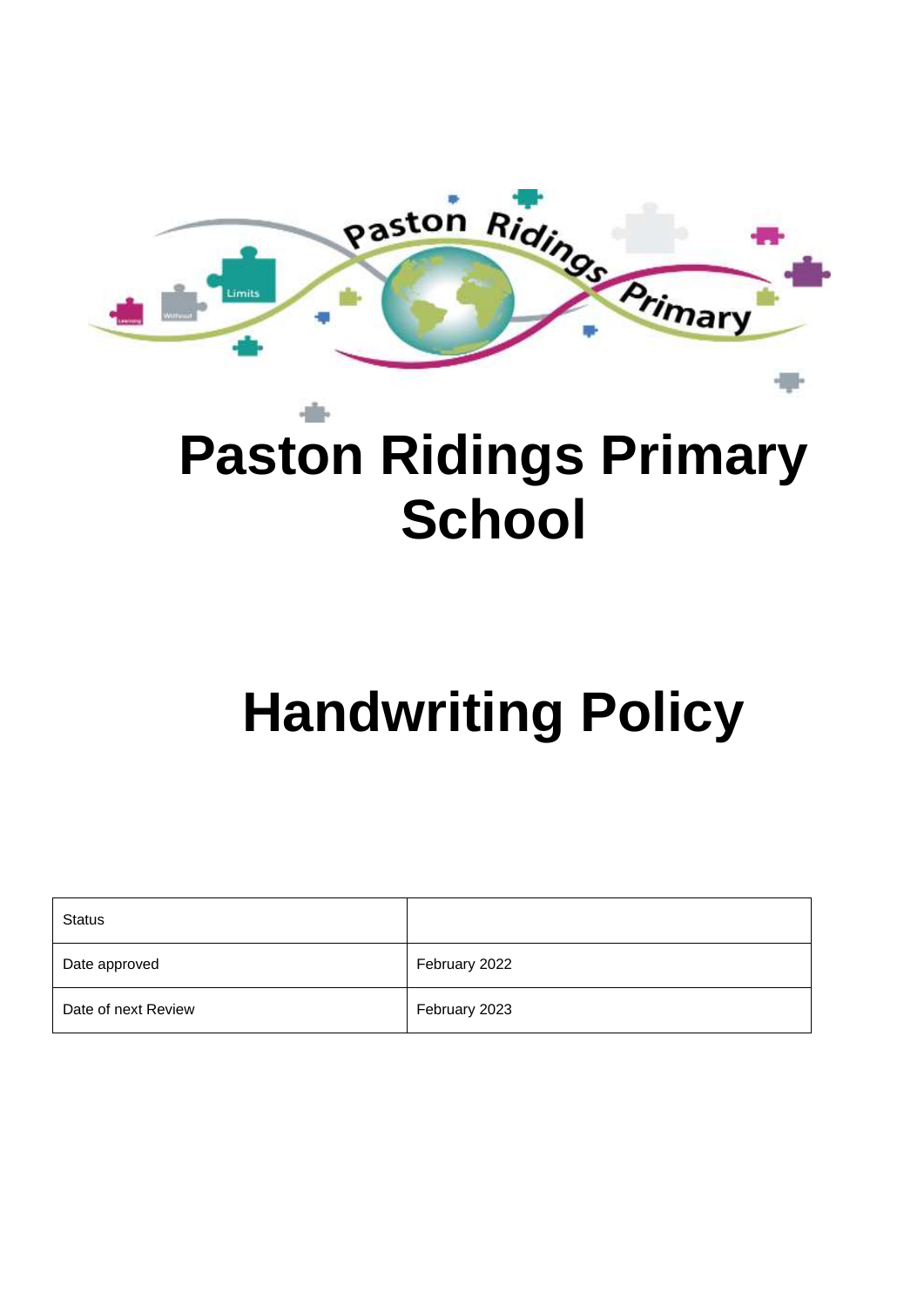## **Paston Ridings Primary School Handwriting Policy 2022**

### **Intent:**

Handwriting is a skill, which like reading and spelling, affects the written communication across the curriculum. Children must be able to write with ease, speed and legibility in order to communicate effectively and confidently. As a result, children are taught from Early Years upwards in such a way that will allow them to easily progress to a joined script when they are ready in Year 1 and 2. A consistent whole school approach is adopted to ensure that children progress as they move through the school. Handwriting skills should be taught regularly and systematically.

Aims:

- Achieve neat, legible style with correctly formed letters.
- Develop flow and speed with writing.
- To write in a joined font in KS2.

## **Implementation:**

Key elements to our handwriting approach:

- All pupils are taught the same style of handwriting throughout school. We have high expectations of what they can achieve.
- Pupils should use their best handwriting in every piece of work, and use guidelines where appropriate.
- Regular handwriting practice sessions should be undertaken, particularly in the first term, to ensure expectations are upheld from the previous year.
- Handwriting practice should be recorded in the handwriting books for KS1 and on plain paper with a suitable line guide attached, these are the kept in individual plastic wallets for each child.
- The correct grip (tripod) is expected of all pupils.
- Guidelines are to be printed on yellow card, as they show up better under white paper.
- Letters are taught with very strong diagonal flicks from Year 2.
- Writing with such definite flicks means that children will begin to join naturally by the end of Year 2.
- Children are taught how to write uppercase as well as lowercase.
- All teachers shared/ guided writing is modelled using lines.
- Children are taught the words 'ascenders' and 'descenders'.

## **KS1**

A minimum of one handwriting session (10-15 minutes) a day should be taught in the first half-term, and then a minimum of three sessions a week thereafter.

#### **Early Years**

 Children take part in activities to develop their fine and gross motor skills and recognition of patterns.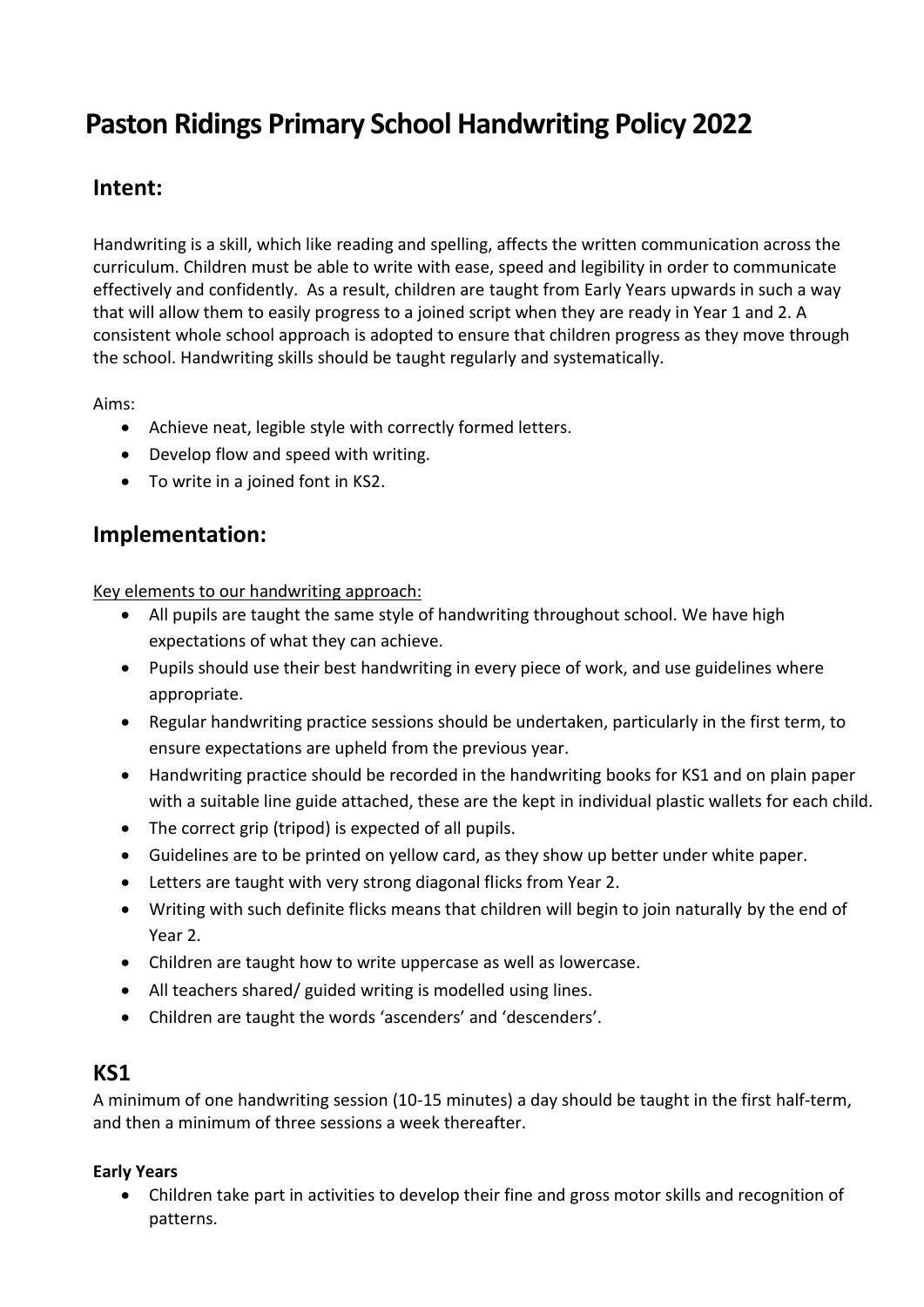Following the progression of Little Wandle Letters and Sounds Revised, children will learn to form phase 2 graphemes in Autumn 1 and 2, followed by phase 3 graphemes in Spring 1.

#### **Year 1 and 2**

Capital letters

 Capital letters stand alone and are not joined to the next letter. Children must practice starting sentences and writing names using a capital letter and not joining the subsequence letter. This should be modelled by the teacher during literacy and phonics sessions. (appendix A).

#### Letter families

In Year 1 children are expected to know letter families, and will continue to practice and apply these in their writing consistently by the end of Year 2.

| Long ladders          | ijtuy     | €U       |
|-----------------------|-----------|----------|
| Curly<br>caterpillars | caoqgdesf | e s<br>a |
| Wall jumpers          | rmnhbkp   |          |
| Zig zag letters       | V W X Z   |          |

## **KS2**

A minimum of three handwriting sessions a week (10-15 minutes) should be taught in the first halfterm, and then at least two per week thereafter.

- Children are expected to write in a clear, joined script in all areas of the curriculum.
- Poor handwriting must be addressed by adults, and all adults must model high standards of handwriting.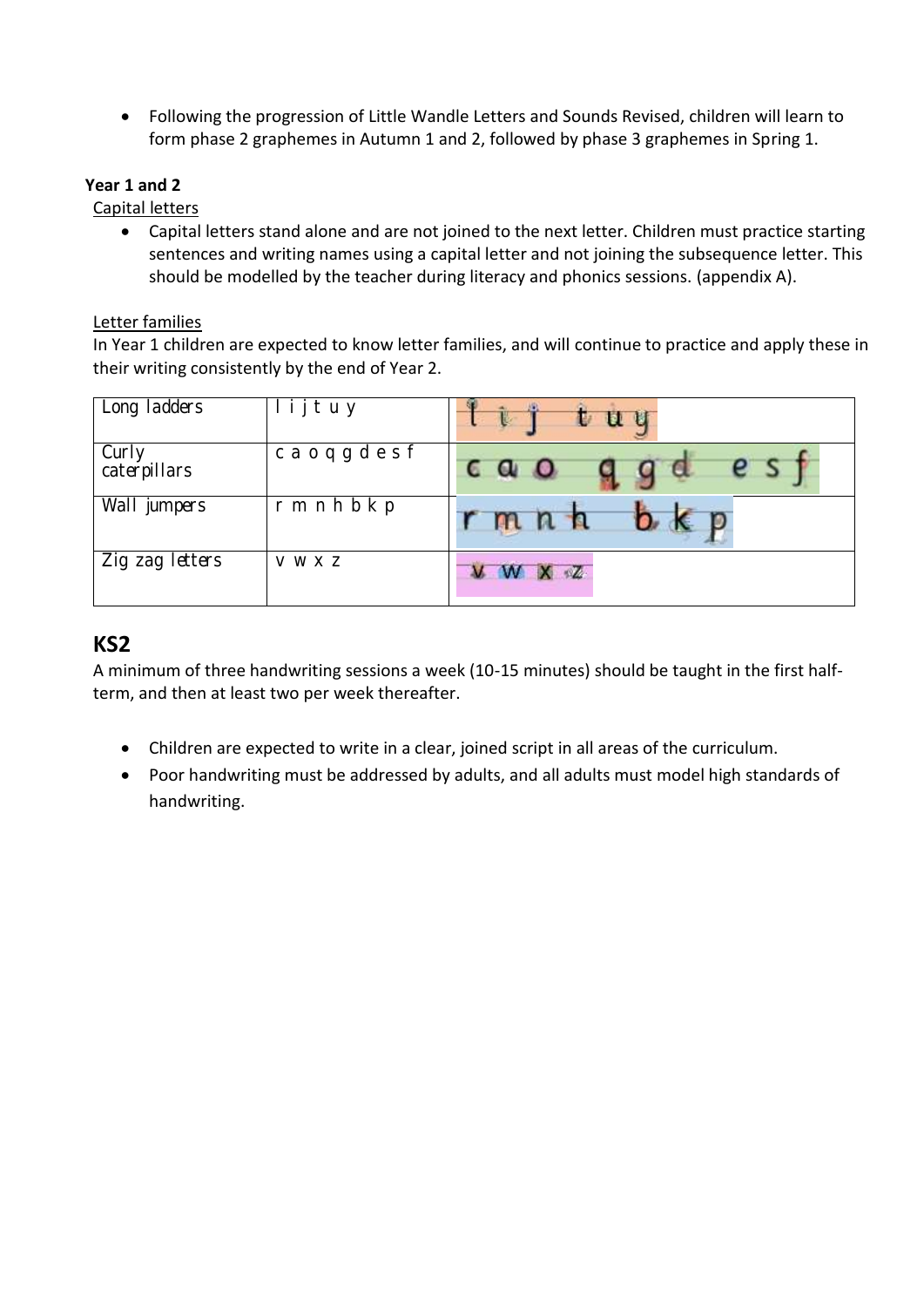|                | Jugaronay Lines                                                                                             |
|----------------|-------------------------------------------------------------------------------------------------------------|
| $-1.011$<br>18 | W<br><b>UWV</b><br>W<br>WYY<br>WV WW<br>w<br>XAV.<br><b>XN</b><br>US UMY<br>$-4.1$<br>- 10                  |
| CASH CALLS     | $-11.14$<br>Jamma<br><b>KO BAAY BASERARDER</b><br>W WO<br>$\alpha$<br><b>WR/</b><br><b>LANV</b><br>mm<br>πv |
|                | $-2$<br>HOMZAMMAN IOMS<br>Car<br>ow or on wo wa ww vr<br>vw                                                 |
|                | <b>Call Card</b><br>JOUNNAIR KT EN ERSCHMARK<br>$-1.41$<br>$M$ $M$<br>up you<br><b>M</b><br>au<br>1,417     |
|                | $4 - 4$<br><b>LOWY OW</b><br><b>MOLA</b><br>Tπ<br>$\rightarrow$                                             |

Provision for left-handed children

- All teachers are aware of the specific needs of left-handed pupils and make appropriate provision:
- Paper should be positioned to the left for right-handed pupils and to the right for left-handed pupils.
- Pencils should not be held too close to the point as this can interrupt pupils' line of vision.
- Pupils should be positioned so that paper can be placed to their appropriate side.
- Left-handed pupils should sit to the left of a right-handed pupil, so they are not competing for space.

#### Resources and the learning environment:

- In all classes, pencils and suitable materials are available for pupils to work at their own tables. Classrooms are equipped with a range of writing implements, line guided, word lists and dictionaries.
- Pupils should be equipped with sharp pencils to produce their best writing at all times.
- Our handwriting styles should be displayed in every classroom and available on tables for children to refer to.
- Where possible, resources created using technology should be made using the font 'Jarman', which models clear joining and letter formation, starting at the top of the letter.
- Guidelines are displayed on the interactive whiteboard for modelling during handwriting practice.

#### The role of Parents/ Carers:

- Parents/ Carers are made aware of our agreed handwriting style and encouraged to practice this with their children at home.
- Guidelines can be found on our website and are sent home to every child to enable consistent practice.